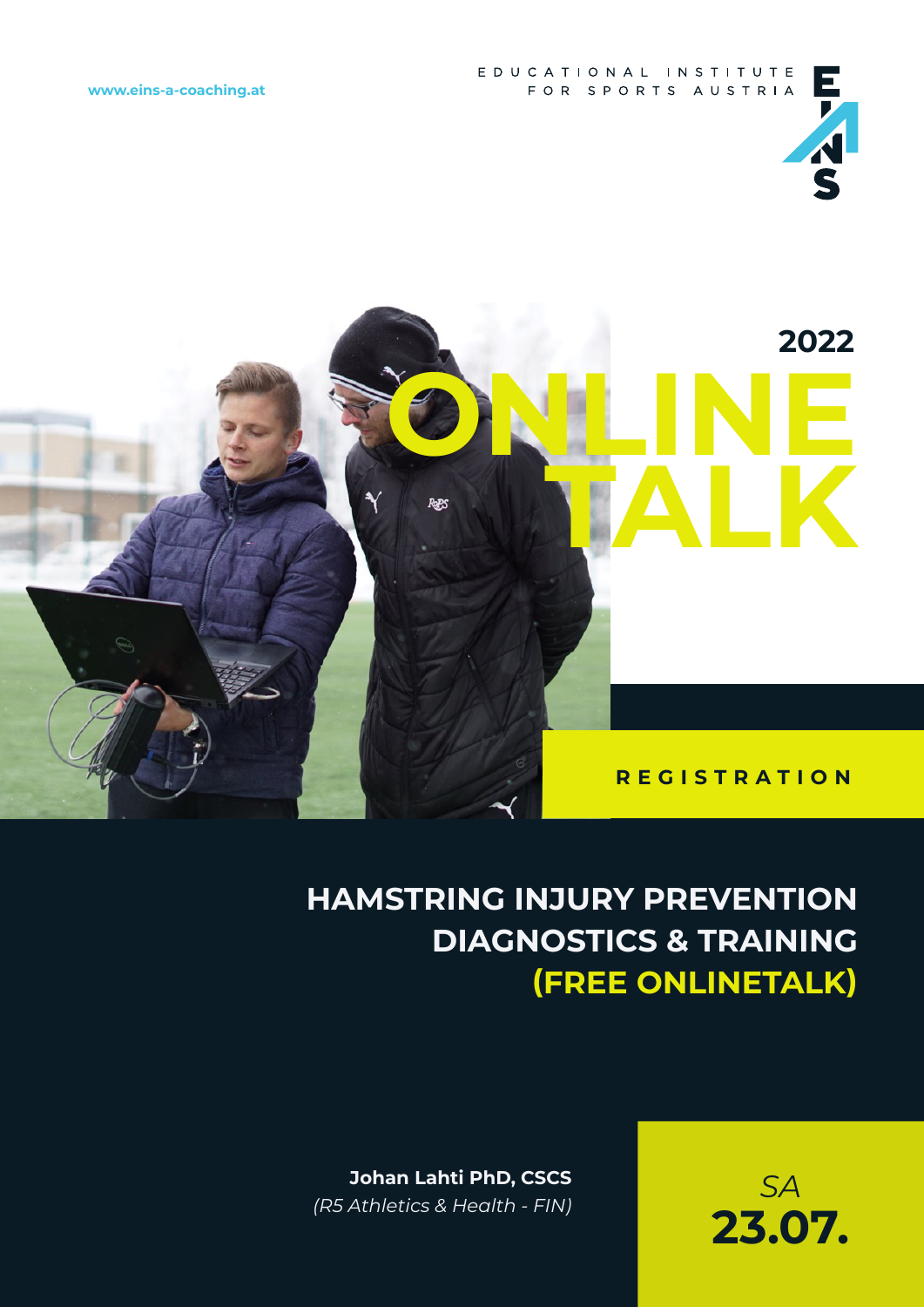## **23.07.22 SCHEDULE AND DESCRIPTION**

*2*

#### **HAMSTRING INJURIES! GET RID OF THEM!**

Hamstring problems are among the most common muscle injuries in sprint and jump related sports! Professional clubs are investing a lot amount of money and time into preventing such sprains. For a long time the S&C world had two answers to that:

- $\Lambda$  test and train Nordics and
- A achieve a certain number of sprints per week

Unfortunately this didn't solve the problem for some players (or even in general)!

#### **This leads to the following questions:**

- Why is it, that some players are prone to that kind of injury?
- A How can we predict such injuries?
- $\triangle$  How can we train it sufficiently?

In this FREE ONLINETALK our expert Johan Lahti will lead you through the actual research on hamstring injuries, diagnostics and training.

He is a leading expert in this field, who combines the knowledge of a scientist and more than 10 years of experience as a S&C coach! Don't miss this opportunity, you can even ask questions at the end of this LIVE webinar.

Don't hesitate any longer, just get your ticket. Its a free course!

#### **Do not miss out!**

Johan works with leading scientists and coaches like Jonas Dodoo and JB Morin!

### **TARGET GROUP AND LEVEL: WHO SHOULD ATTEND THIS COURSE?**

- **A Track & Field Coaches**
- A Sports Scientists
- A S&C Coaches
- **A** Physiotherapists
- A Sports Students

### **BENEFITS: WHY SHOULD YOU ATTEND THIS COURSE?**

- A Learn how to diagnose a hamstring related risk of injury
- Dig into objective parameters you can measure to support your decision making
- **A** Figure out strategies to prevent hamstring injuries
- Benefit from Johan's experience, ask questions and connect to other coaches and our network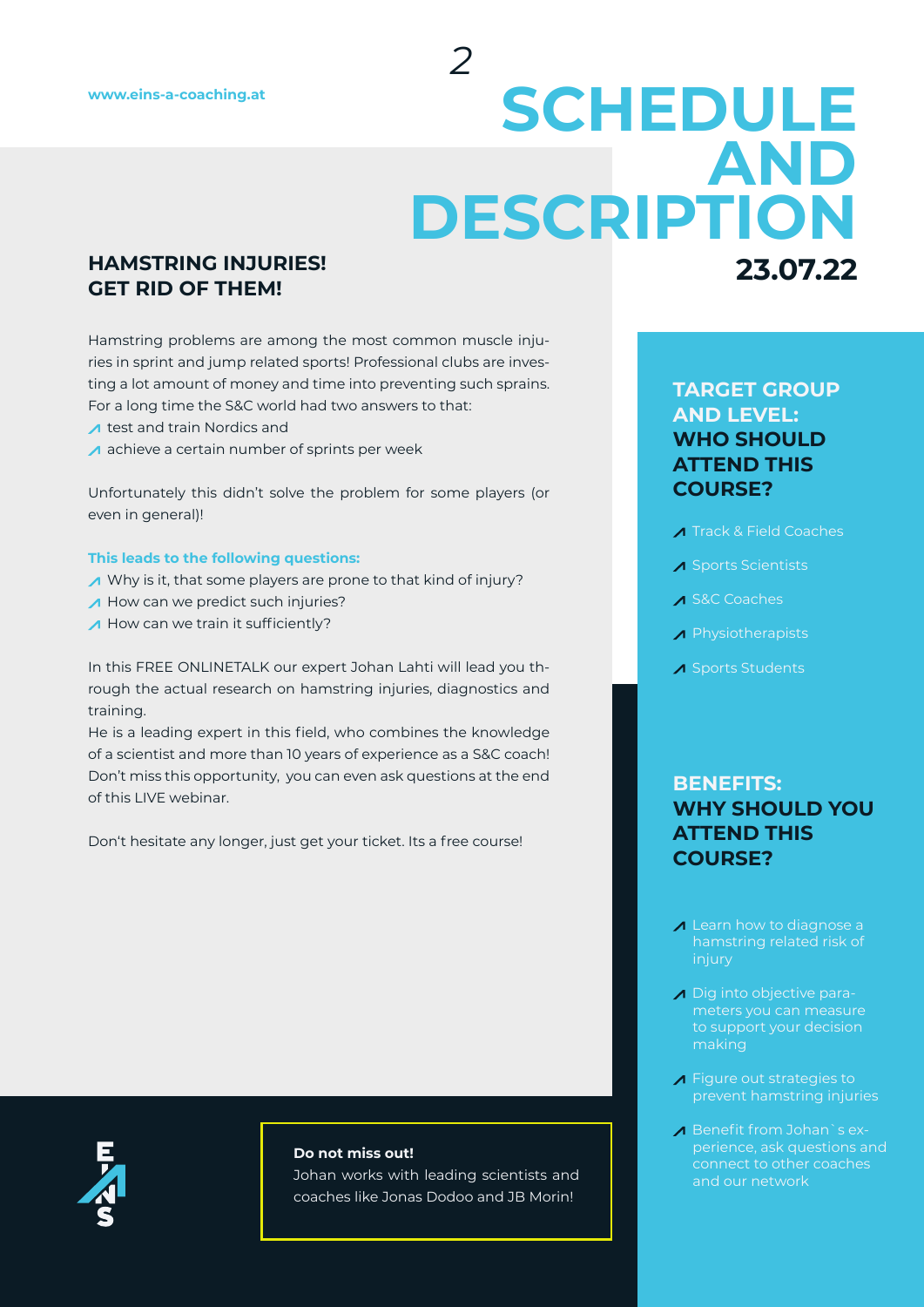#### **[www.eins-a-coaching.at](http://www.eins-a-coaching.at)**



*3*

### **JOHAN LAHTI PHD, CSCS** *(R5 ATHLETICS & HEALTH - FIN)*

**Sports Science lecturer at the Applied University of Arcada, Helsinki, Finland.** 

**S&C coach for the Jokerit Ice-Hockey Academy, U20 group. S&C Coach and test performer at R5 Athletics & Health.** 

Currently based in Helsinki (Finland) Johan works as an S&C coach, lecturer and researcher!

As a S&C coach Johan has a broad range of experience in different kinds of sport (ice-hockey, soccer, martial arts, running, Basketball, Swimming, Lacrosse, Tennis, Rugby, …) and at various age and performance levels. His research focuses on sprint related topics in terms of training and biomechanics. He recently defended his doctoral thesis (10.12.2021), which was a highly practical project with the aim to reduce hamstring injuries in professional football (soccer).

Look forward to meet Johan and get some deep insights into hamstring injury prevention!

# **23.07.22 ABOUT THE SPEAKER**

#### **RESEARCH**

Lahti J, Huuhka T, Romero V, Bezodis I, Morin JB, Häkkinen K. Changes in sprint performance and sagittal plane kinematics after heavy resisted sprint training in professional soccer players. PeerJ. 2020 Dec 15;8:e10507.

Lahti J, Mendiguchia J, Ahtiainen J, et al. Multifactorial individualised programme for hamstring muscle injury risk reduction in professional football: protocol for a prospective cohort study. BMJ Open Sport & Exercise Medicine. 2020;6:e000758.

2020;6:e000758.<br>
Lahti J, Jiménez-Reyes P, Cross<br>
MR, Samozino P, Chassaing<br>
P, Simond-Cote B, Ahtiainen<br>
JP, Morin JB. Individual Sprint<br>
Force-Velocity Profile Adapta-<br>
tions to In-Season Assisted<br>
and Resisted Velocity-Lahti J, Jiménez-Reyes P, Cross MR, Samozino P, Chassaing P, Simond-Cote B, Ahtiainen JP, Morin JB. Individual Sprint Force-Velocity Profile Adaptations to In-Season Assisted and Resisted Velocity-Based Training in Professional Rugby. 2020. Sports. Aug ;8(5):74

**and many more...**



**More information: <https://www.eins-a-coaching.at/team/referenten/johan-lahti/>**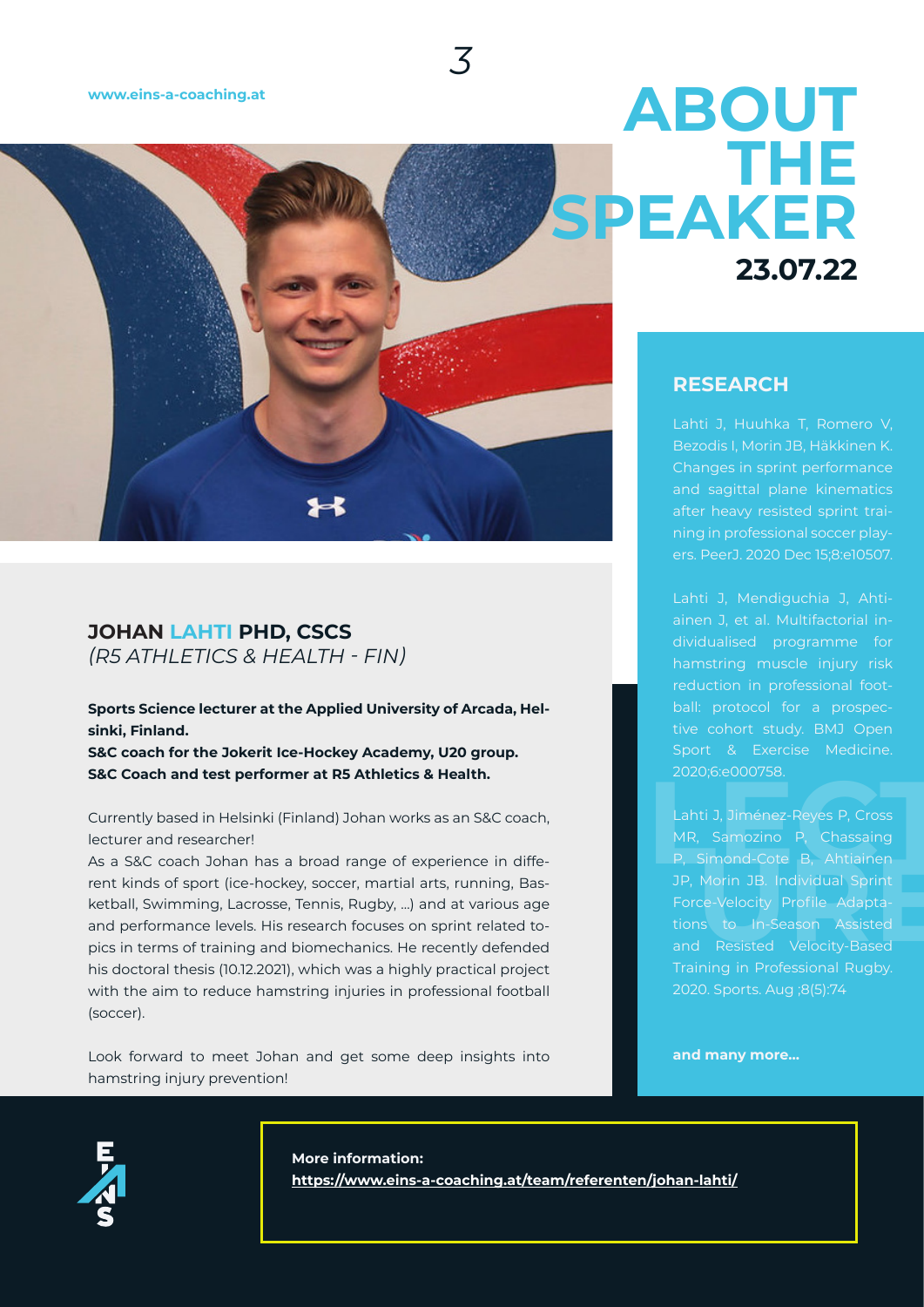### **AGENDA SATURDAY, 23.07.2022 (UTC +2)**

**10:00-11:30 AM 11:30-12:00 AM**

Hamstring Injuries - Testing and Training.

*4*

Q&A with Johan Lahti

#### **RECORDING AVAILABLE IN YOUR USER ACCOUNT**

# **23.07.22 ABOUT THE TALK**

**SA 23.07.2022 10:00 - 12:00 AM (UTC +2)**

**ONLINE JUST SIGN IN TO FIND THE LINK**

**ENGLISH LANGUAGE**

**FREE OF CHARGE ONLINE TALK**

**NO LIMIT ON PARTICIPANTS**



**TICKETS [CLICK HERE FOR REGISTRATION](https://www.courseticket.com/en/e/27833?external=79236)**